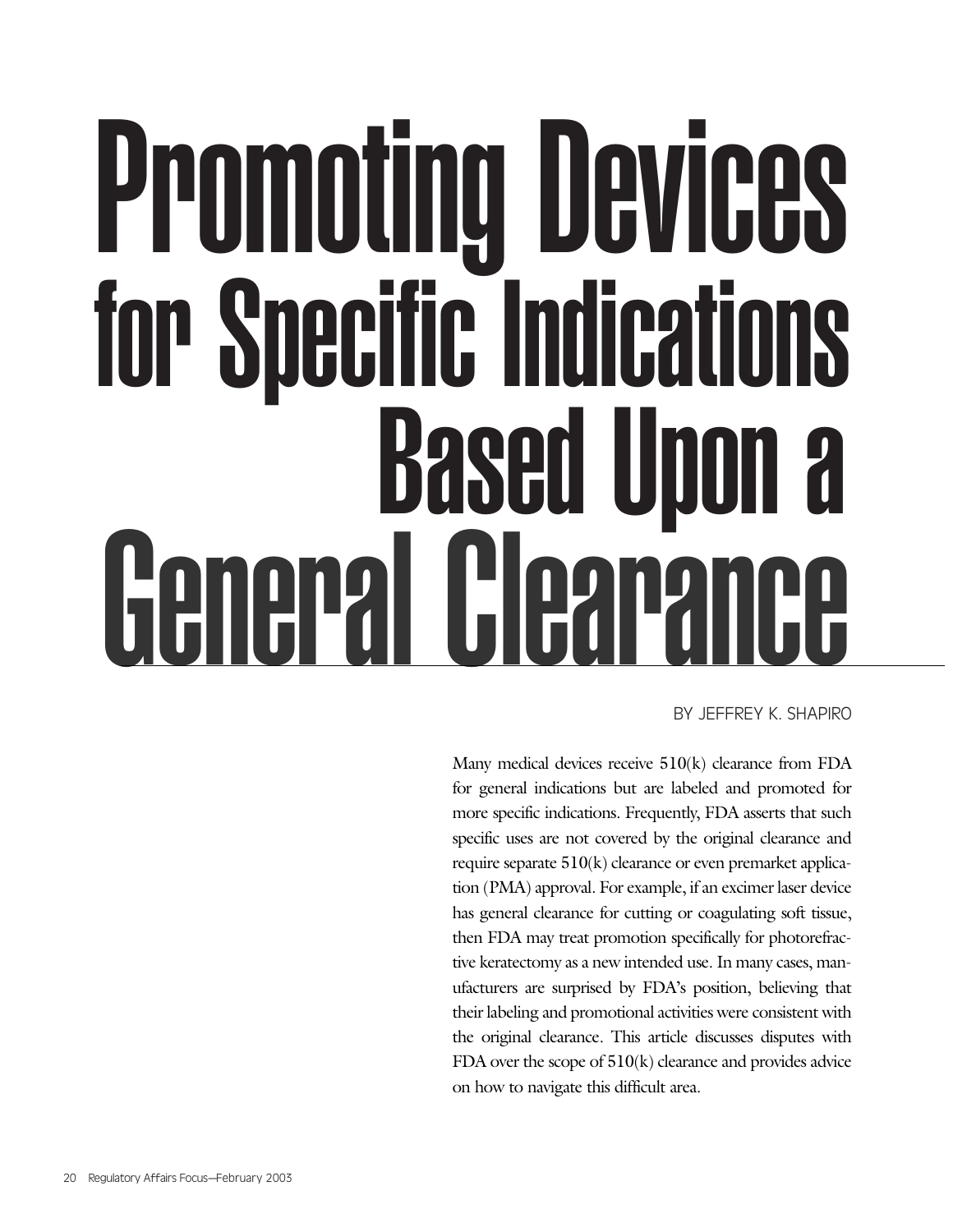

# Intended Use

The "intended use" of a medical device refers to the objective intent of the persons legally responsible for the device's labeling. Under the Federal Food, Drug and Cosmetic Act, a device generally may be sold only for intended uses for which FDA has granted  $510(k)$ clearance or PMA approval.

The intended uses may be inferred from the labeling, advertising, promotional material or oral statements surrounding distribution of the device.<sup>1</sup> FDA has long considered user training to be legally equivalent to labeling and promotion as a determinant of intended use.<sup>2</sup> When a device is promoted for a new intended use that is not covered by the existing clearance (or PMA approval), FDA may allege that the product is adulterated or misbranded.<sup>3</sup>

# Indications for Use

Since 1996 FDA has required that every 510(k) submission include an "indications for use" statement, which provides key operational detail underpinning FDA's overall legal conclusion as to a device's intended use. FDA's regulations define the term "indications for use" as a "general description of the disease or condition the device will diagnose, treat, prevent, cure or mitigate, including a description of the patient population for which the device is intended."4 An FDA guidance adds:

"The indications include all the labeled patient uses of the device, for example:

- $\blacksquare$  the condition(s) or disease(s) to be screened, monitored, treated or diagnosed;
- prescription versus over-the-counter use;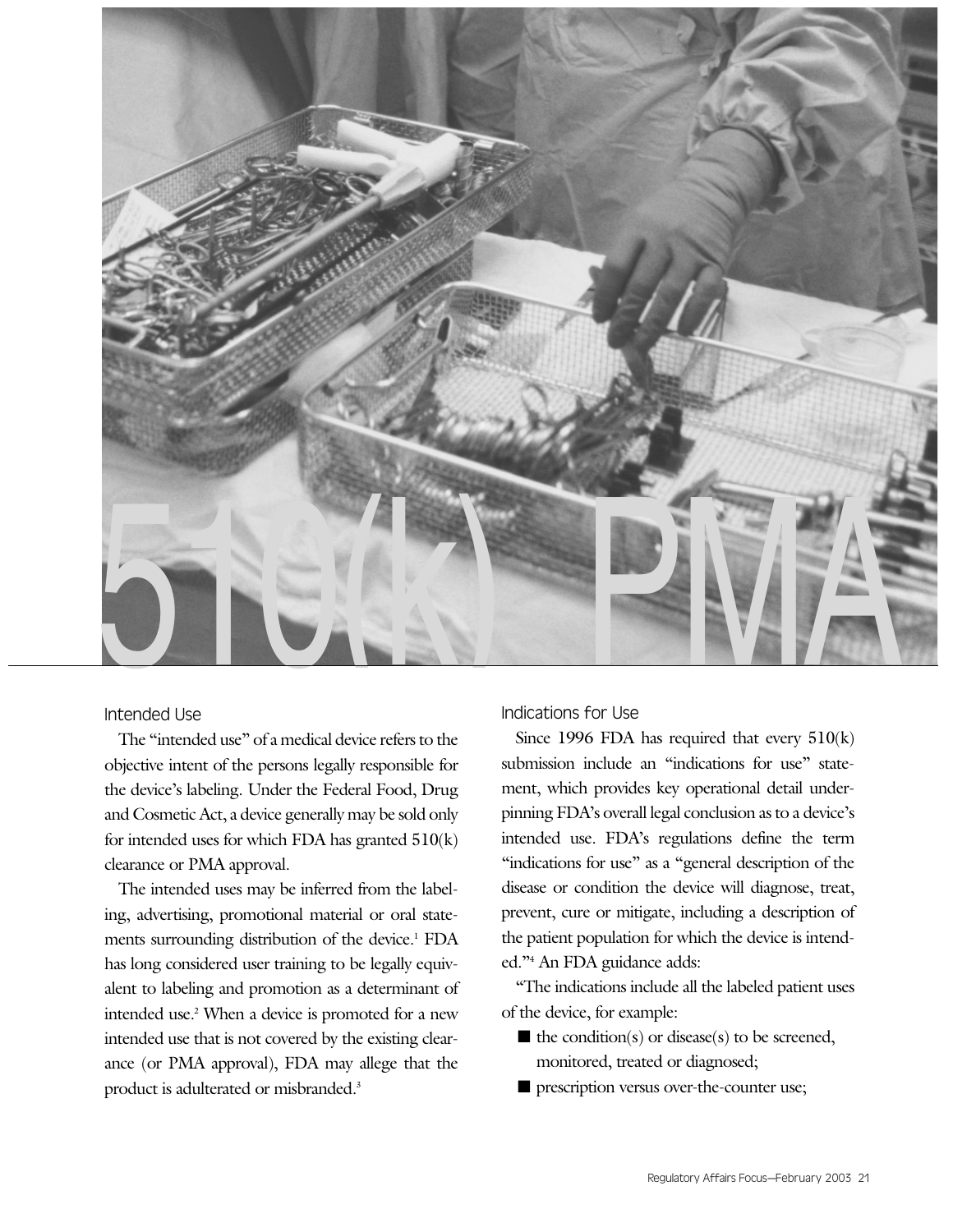- parts of the body or type of tissue applied to or interacted with;
- frequency of use;
- physiological purpose (e.g., removes water from blood, transports blood, etc.); or
- patient population."<sup>5</sup>

The guidance also notes that the "indications for use are normally found in the indications section of the labeling, but indications also may be inferred from other parts of the labeling such as the precautions, warnings or the bibliography sections."6

## Scope of Clearance

The cleared indications for use statement sets forth the expected uses upon which FDA's clearance decision is based. Any modification to the indications for use is a modification to the labeling. A critical question is whether describing a general indication in more specific terms is, in fact, a modification. In some cases, it might be argued that the more specific indication is implicit in the general clearance and that labeling, promoting or training for it does not in any way modify the cleared indications for use.

Judging from FDA's warning letters, it appears that the agency generally rejects this view. FDA tends to treat the literal language of the cleared indications for use statement as a baseline. A departure (whether in labeling, promotion or training) is liable to be treated as a modification to the indications for use.

Even when a manufacturer makes such a modification, however, a new 510(k) clearance is not necessarily required. As with any labeling change, the manufacturer must assess whether the modified labeling creates a major change or modification in the device's intended use.7 If it does, then a new  $510(k)$  clearance is required. If it does not, a new clearance is not required.

FDA's *Deciding When to Submit a 510(k) for a Change to an Existing Device* provides guidance in determining whether any device modification, including a labeling change, requires a new 510(k) submission. With respect to the indications for

use, FDA states: "changes in the indications for use section of labeling raise more agency concern than any other aspect of labeling. In fact, most changes in this part of the labeling will require the submission of a 510(k)." However, FDA concedes that not every such change will require a new 510(k) submission. For example, FDA states that modifying the indications for use to add a new patient population with similar demographics and risk level may not require a new  $510(k)$  submission.<sup>8</sup> If a company promotes for a more specific use but does not alter the indications section of the labeling, it is even more likely that a new 510(k) submission is not required.

Another FDA guidance, *General/ Specific Intended Use*, also may be helpful. This guidance addresses FDA's determination of whether a specific use is substantially equivalent to a general use or whether the specific use requires PMA approval. It does not directly address whether a specific intended use falls within an existing  $510(k)$  clearance.<sup>9</sup> Nonetheless, the guidance provides helpful definitions and decision-making criteria that may help when assessing whether labeling or promoting a device for a more specific indication is likely to be considered a new intended use. For instance, FDA observes that a specific use is less likely to be considered substantially equivalent to a general use if it introduces new risks, dramatically broadens the patient population, leads to a major qualitative difference in device use (e.g., diagnosis versus screening, cutting soft tissue versus treating breast cancer), must be evaluated by a different set of clinical endpoints or requires device modifications that are not necessary for the more general use.10 This same type of reasoning is likely to be useful in deciding whether promoting a device for a specific use exceeds the scope of a more general clearance.

#### Problems

FDA's application of the foregoing general principles has not always hit the mark. In one warning letter, FDA addressed a robotic surgical platform cleared "to assist



scopic instruments during ... laparoscopic surgical procedures such as cholecystectomy or Nissen fundoplication." When the device was promoted for radical prostatectomy, FDA alleged that the indication was a new intended use requiring separate clearance.<sup>11</sup> In doing so, FDA ignored the fact that radical prostatectomy is a laparoscopic procedure, which would seem to fall squarely within the scope of clearance. While it is true that only cholecystectomy and Nissen fundoplication were highlighted in the cleared indications, the phrase "such as" clearly seems intended to communicate that these procedures were illustrative and not exhaustive of the scope of clearance, especially because FDA knew the device was intended as a general surgical platform. Yet, the logic of FDA's warning letter seems to require a new  $510(k)$  submission for every possible laparoscopic surgical procedure in which the platform might be used.

Another problem FDA has acknowledged relates to user training. When a surgical device has a general clearance described in terms of function (e.g., coagulation of soft tissue), it is often necessary to train surgeons by reference to specific procedures involving real anatomical locations. Yet, FDA has long held that training for a specific intended use is legally the equivalent of labeling for it. This places companies in a Catch-22 in which they must teach specific procedures to train surgeons for the cleared use but FDA insists that teaching such specific procedures is a change in intended use requiring separate 510(k) clearance or PMA approval.

## New FDA Policy

In an apparent attempt to address these